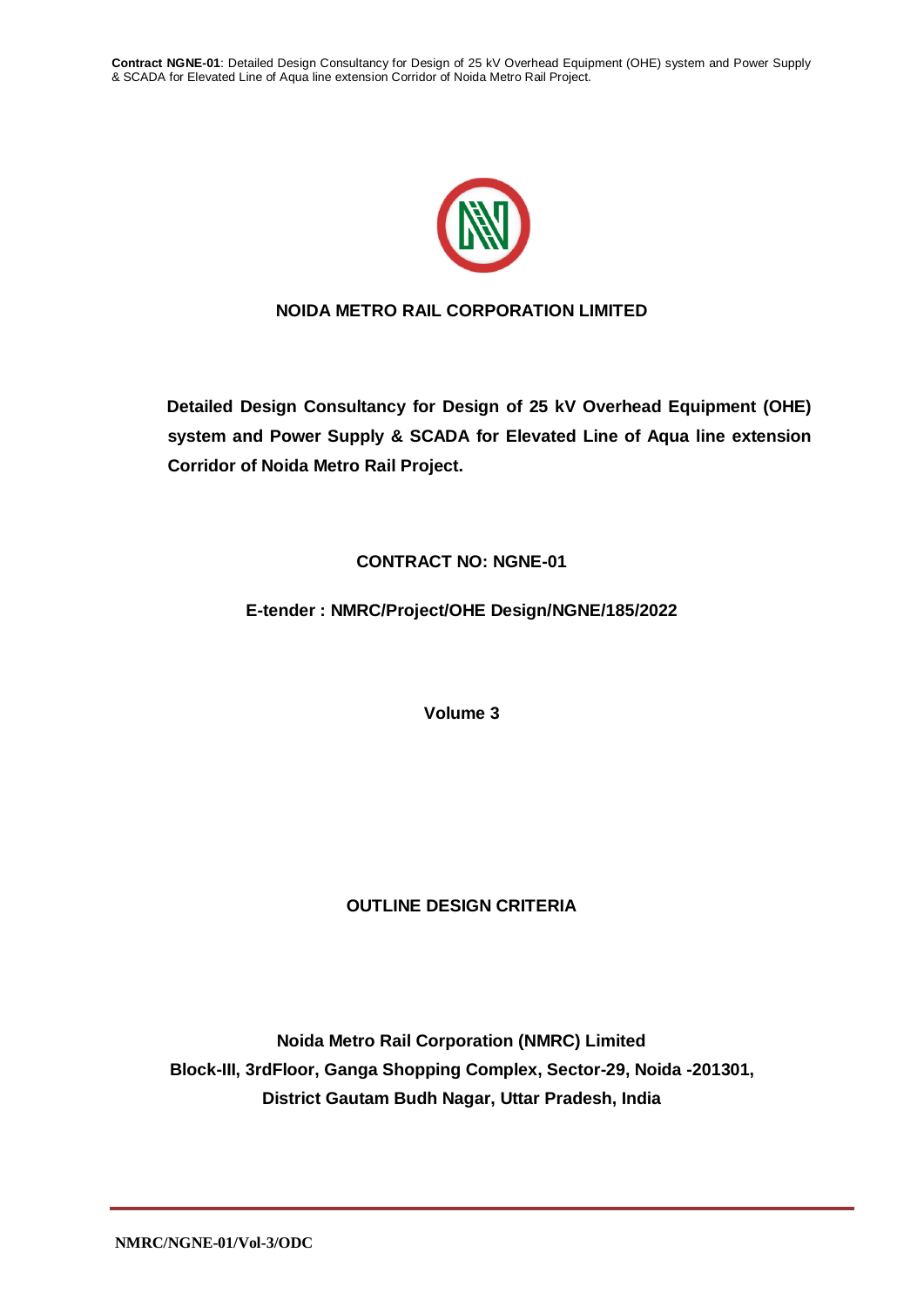### **1.0 OVERVIEW OF THE PROJECT**

- 1.1 This Chapter gives an overview of the Project and the information provided in this Para is for reference only.
- 1.2 Background: -

Noida Metro Rail Corporation is implementing the following corridor of Noida Metro Rail Project.

| S.    |                                        | Length<br>οf<br>Corridor |  | Elevated  |                        |                     |
|-------|----------------------------------------|--------------------------|--|-----------|------------------------|---------------------|
| No.   | <b>Corridor Details</b>                |                          |  |           | <b>Stations</b><br>(E) | <b>FOCS</b><br>(KM) |
| 1.    | Sector 51 to Greater<br>Noida Sector 2 | 9.605                    |  |           | 05                     | 9.605               |
| Total |                                        |                          |  | $05$ no's | 9.605                  |                     |

- 1.2.1 Trains Comprises will be electric multiple unit (EMU). Modern rolling stock with stainless steel body and VVVF 3 phase drive with regenerative braking has been utilised. The cars are air-conditioned.
- 1.2.2 Deleted.
- 1.2.3 25kV single phase ac traction has been utilised with flexible Overhead Equipment (OHE) on elevated section.
- 1.2.4 'CATC' (Continuous Automatic Train Control System) based on 'CBTC' (Communication based Train Control System will be provided with Automatic Train Operation (ATO)/Automatic Train Protection (ATP) and ATS (Automatic Train Supervision).
- 1.2.5 Operation Control Centre

The Operations Control Centre (OCC) is located at Depot . *This information is given only for the guidance purpose*.

# **2.0 DESIGN CRITERIA**

The key design criteria that the Contractor shall adhere to are addressed in the following paragraphs.

It should be noted that any design criterion is subject to change, subsequent to review, in the interest of enhancing the System-wide performance, cost and safety.

The DDC may propose improvements in the designs based on the Aesthetics, working experience or financial savings.

2.1 Climatic data

The DDC is required to obtain following Data from the relevant Government agencies for the Noida for design purpose: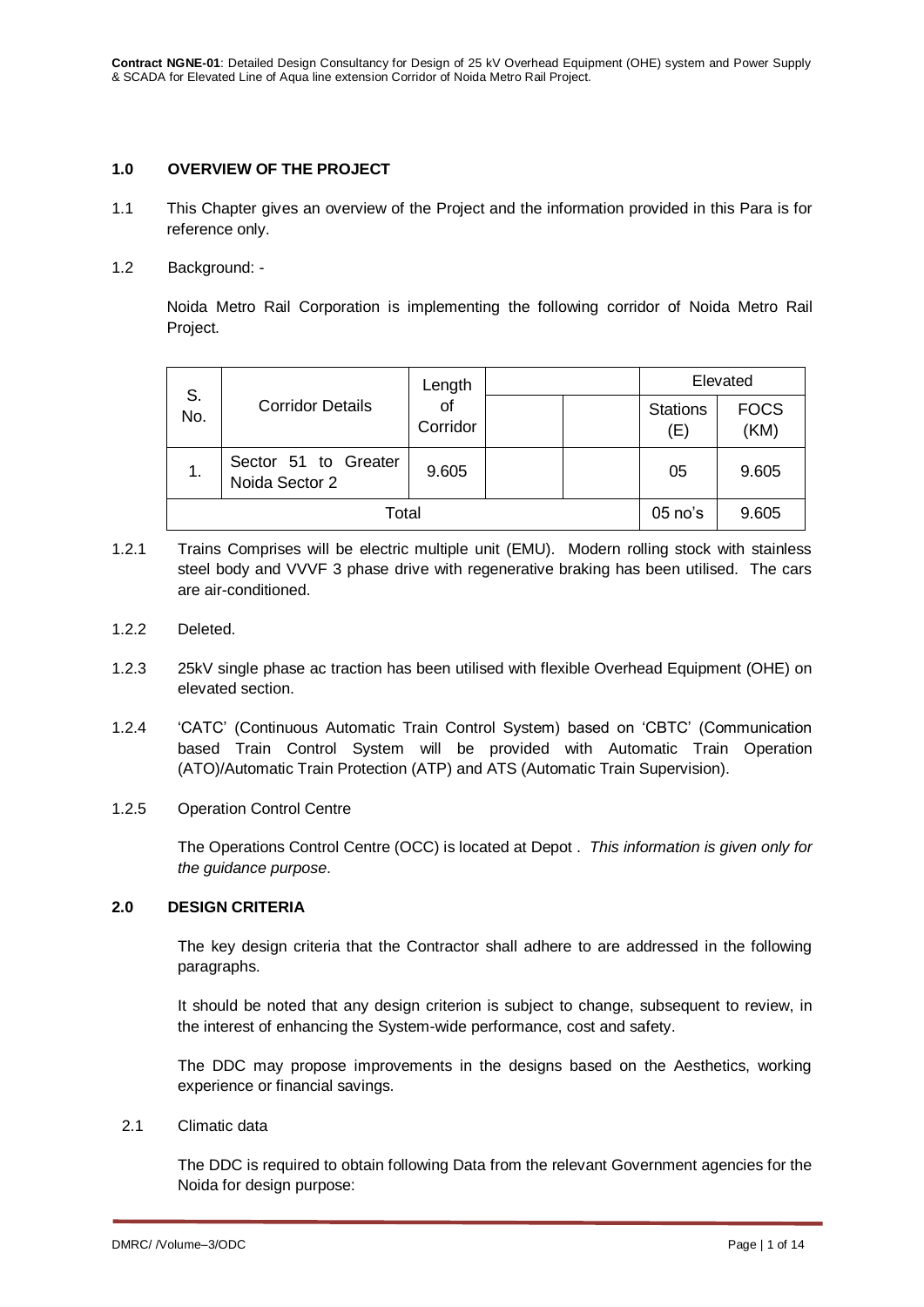**Contract NGNE-01**:-Detailed Design Consultancy for Design of 25 kV Overhead Equipment (OHE) system and Power Supply & SCADA for Elevated Line of Aqua line extension Corridor of Noida Metro Rail Project.

|    |                      | $\triangleright$ Minimum Temperature (ambient)                                                                                                                               |  |  |  |
|----|----------------------|------------------------------------------------------------------------------------------------------------------------------------------------------------------------------|--|--|--|
| 1. | Temperature          | $\triangleright$ Maximum design temperature (ambient)                                                                                                                        |  |  |  |
|    |                      | Mean temperature adopted<br>≻                                                                                                                                                |  |  |  |
| 2. | Rainfall             | $\triangleright$ Rains occur generally during Monsoon from June<br>to September and occasional<br>showers in<br>December and January are also experienced.                   |  |  |  |
| 3. | Humidity             | $\triangleright$ Maximum relative humidity<br>$-100%$                                                                                                                        |  |  |  |
|    |                      | $\triangleright$ Minimum relative humidity<br>$-10\%$                                                                                                                        |  |  |  |
| 4. |                      | $\triangleright$ Maximum wind pressure                                                                                                                                       |  |  |  |
|    | Wind pressure        | > adopted for design - 155 Kg / Sq.m                                                                                                                                         |  |  |  |
| 5. | Thunder storm        | $\triangleright$ The region is subject to thunder during June to<br>September. Isoceraunic level of average 30<br>thunderstorms per year as per IS2309 may be<br>considered. |  |  |  |
|    |                      | $\triangleright$ SPM                                                                                                                                                         |  |  |  |
|    | Nature of atmosphere | $>$ SO2                                                                                                                                                                      |  |  |  |
| 6. |                      | $\triangleright$ NO2                                                                                                                                                         |  |  |  |
|    |                      | $\triangleright$ RSPM                                                                                                                                                        |  |  |  |
|    |                      | The expected pollution levels in future are likely to<br>be higher than these figures.                                                                                       |  |  |  |
| 7. | Earthquake           | $\triangleright$ Designs as per Zone-4.                                                                                                                                      |  |  |  |

Note: The DDC shall authenticate the above parameters as per local conditions as available from certified/government sources.

#### 2.2 Codes and standards

Following codes and standards shall be adopted in that order of procedure:

- a) DMRC codes and standards.
- b) Indian Railway Standards
- c) Indian Standards
- d) International Standards
- e) Other national standards

The design and construction of permanent works shall comply with codes of practice and standards current at the time of submission of tender documents. Regulations made and requirements issued by the NMRC and Indian Government and by relevant utility companies shall be followed.

Alternative or additional codes, standards and specifications proposed by the DDC shall be internationally recognised codes and shall be equivalent to or better than, Indian standards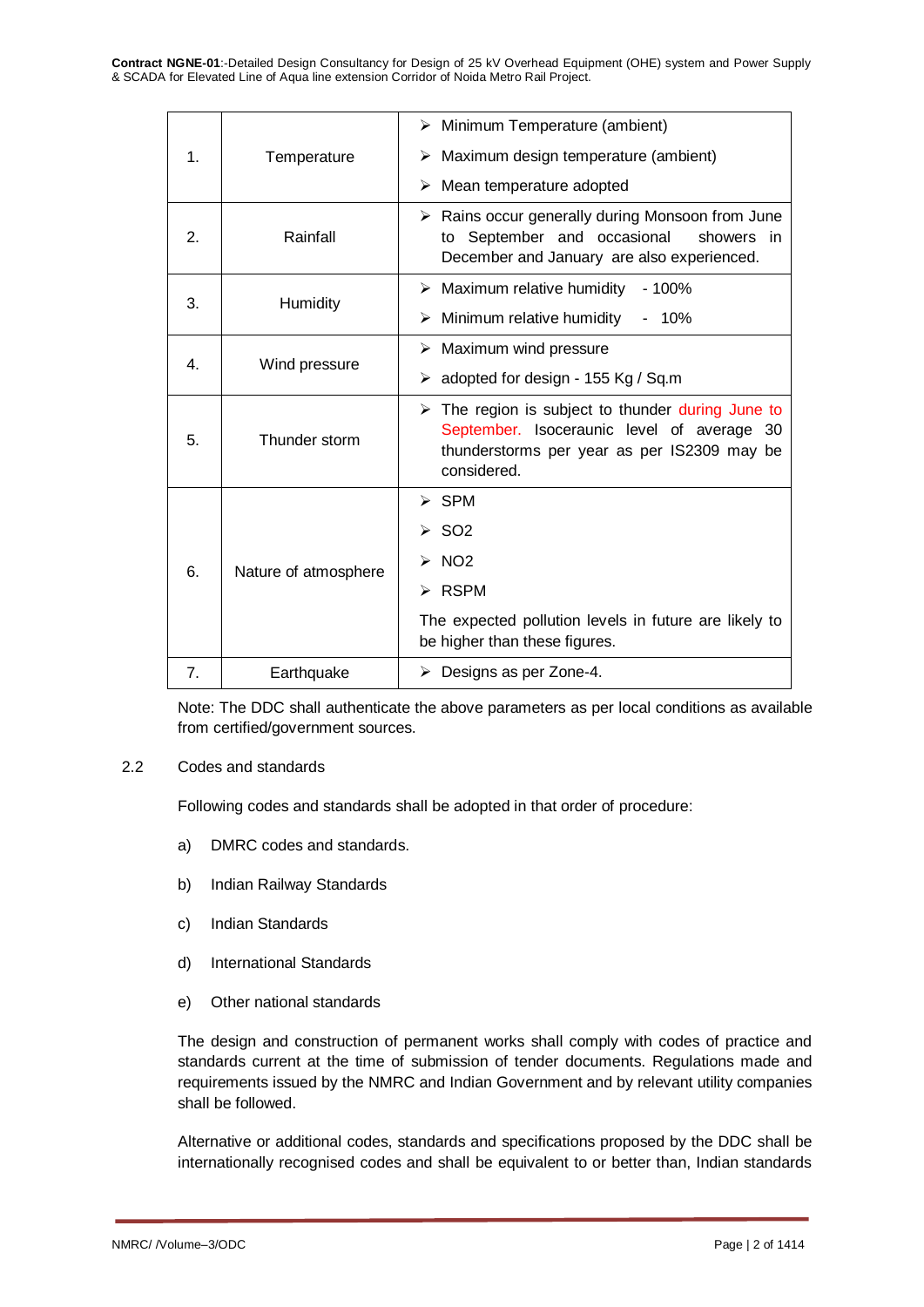issued by the Bureau of Indian standards, subject to being, in the opinion of the Employer's Representative, suitable for incorporation into the specification.

2.3 Design philosophy

Traction design shall be based on the following principles

- Materials and design shall be proven by service experience. This shall not preclude the use of improved technology where this may be regarded as a single incremental advance from a proven base, and shall be applied as appropriate to improve quality and reduce maintenance expenses.
- Critical materials shall be readily available from more than one source. As far as possible use of Indigenous product should be encouraged.
- Dimensions of all materials and equipment shall be specified in the System International (SI) units. Standards equipment and components available as an industry standard only in imperial units shall remain specified in imperial units with metric equivalents stated.
- The selection of materials and the OHE, ASS and SCADA design shall facilitate the routine maintenance of the respective systems and replacement of components on the assumption that the NMRC will operate 19 hours per day, every day of the year.
- The NMRC operating requirements for speed, frequency, comfort, and reliability demand tight tolerances and high levels of workmanship and quality during construction, facilitated by an effective construction management programme.
- 2.4 Train Operation Plan

The peak hour train operation plan for year 2021 and 2031 given below:

| Line | <b>Corridors</b>                         | 2021                         |                   | 2031                  |                          |
|------|------------------------------------------|------------------------------|-------------------|-----------------------|--------------------------|
| No.  |                                          | Headway in<br><b>Minutes</b> | Cars per<br>train | Headway<br>in Minutes | <b>Cars per</b><br>train |
| 1.   | Depot Station to<br>Sector 51 station    | 9                            | 3                 | 3.5                   | 3                        |
| 2.   | Depot station to<br>Knowledge Park-<br>v | 9                            | 3                 |                       | 3                        |

# **PEAK HOUR TRAIN OPERATION PLAN**

6-Car Rake Composition - DMC+TC+MC+MC+TC+DMC and 3 Car Rake Composition – DMC-TC-DMC; DMC: Driving Motor Coach, TC: Non Driving Trailer Coach

For construction of platform the civil tenders have been floated for 6 coach design. Therefore, the designer is to consider 6 cars per train for all the purpose.

2.5 Traction power system performance requirement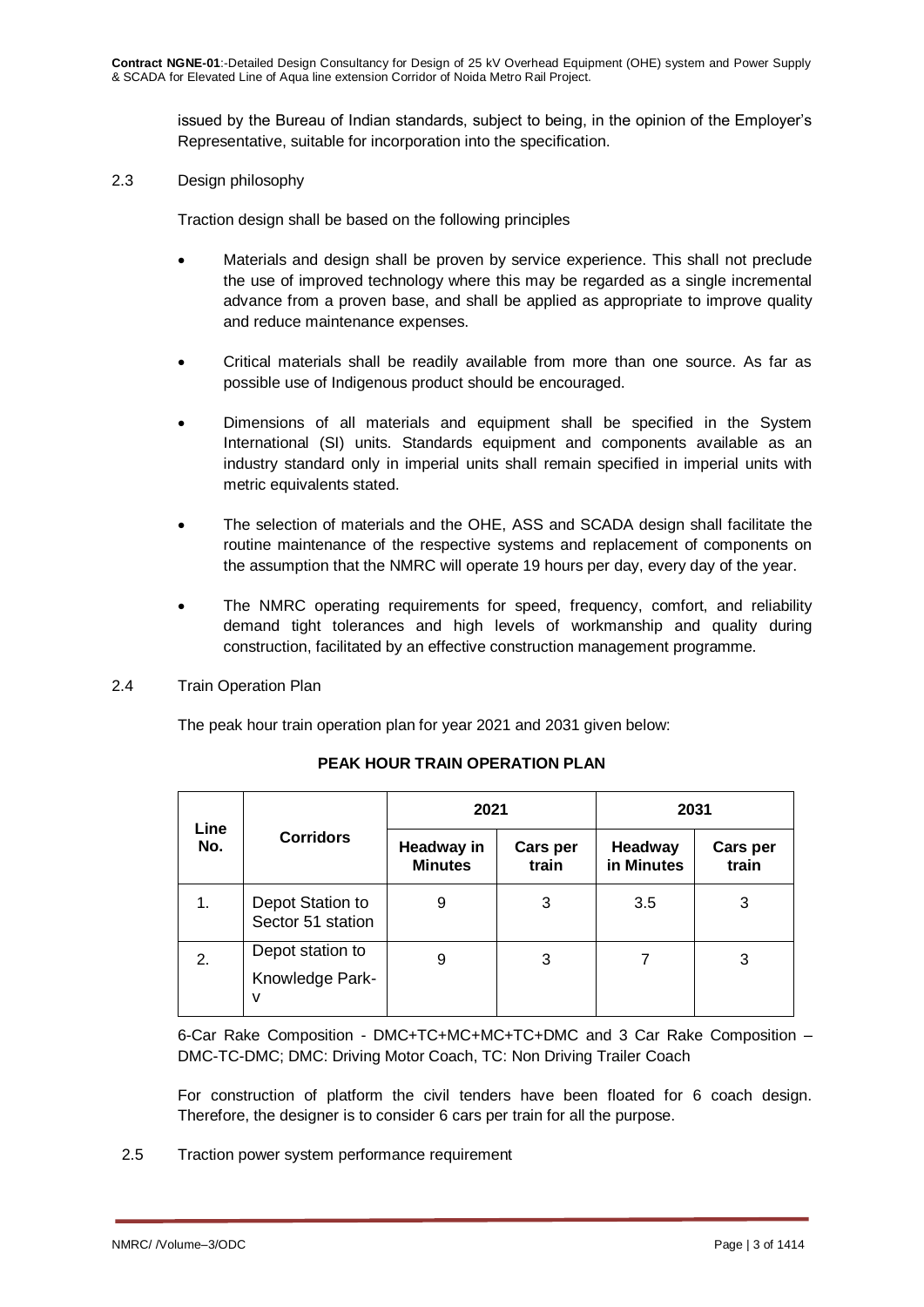2.5.1 The Traction Power System shall have adequate capacity to meet the performance requirements specified hereunder.

### **Normal Operating Conditions**

The traction power system is to be designed for the ultimate 6-car train (having 4 motor coaches) operation at headway of 90-seconds corresponding to 40 trains per hour for corridor of Sector 51 to Greater Noida Sector 2

### **Emergency operating conditions**

For the complete loss of 1 RSS (out of 2 for a particular corridor), the System shall be able to provide 100% of the peak train services at the headway and train composition given in Para 2.4 above.

### **Maximum speed**

For design purpose maximum speed potential of the catenary system shall be taken as 120 Kmph.

# 2.5.2 POWER SYSTEMS

While the study for Power supply requirement is to be done for final / designed headway, the power required at the time of Commissioning stage headway is also to be calculated.DDC shall be required to develop and propose the methods and tests to validate the results of simulation after the commissioning.

#### 2.6 Overhead line voltage

The traction System shall be designed and constructed to operate in such a way so as to ensure that the Overhead Line System voltage complies with the following requirements:

- 1. Nominal voltage of OHE : 25kV
- 2. Maximum voltage of OHE : 27.5kV
- 3. Minimum continuous voltage of OHE : 19kV
- 4. Minimum instantaneous voltage of OHE : 17.5kV
- 5. Occasional maximum voltage for OHE: 31 kV
- 2.7 Auxiliary Power Supply Voltage

The 33 kV auxiliary power supply system shall operate in such a way to ensure that system voltage shall comply with the following requirements:

|    | Normal system voltage                | 33 kV    |
|----|--------------------------------------|----------|
| 2. | Maximum system voltage               | 36 kV    |
| 3. | Minimum voltage under normal feeding | 33 kV-5% |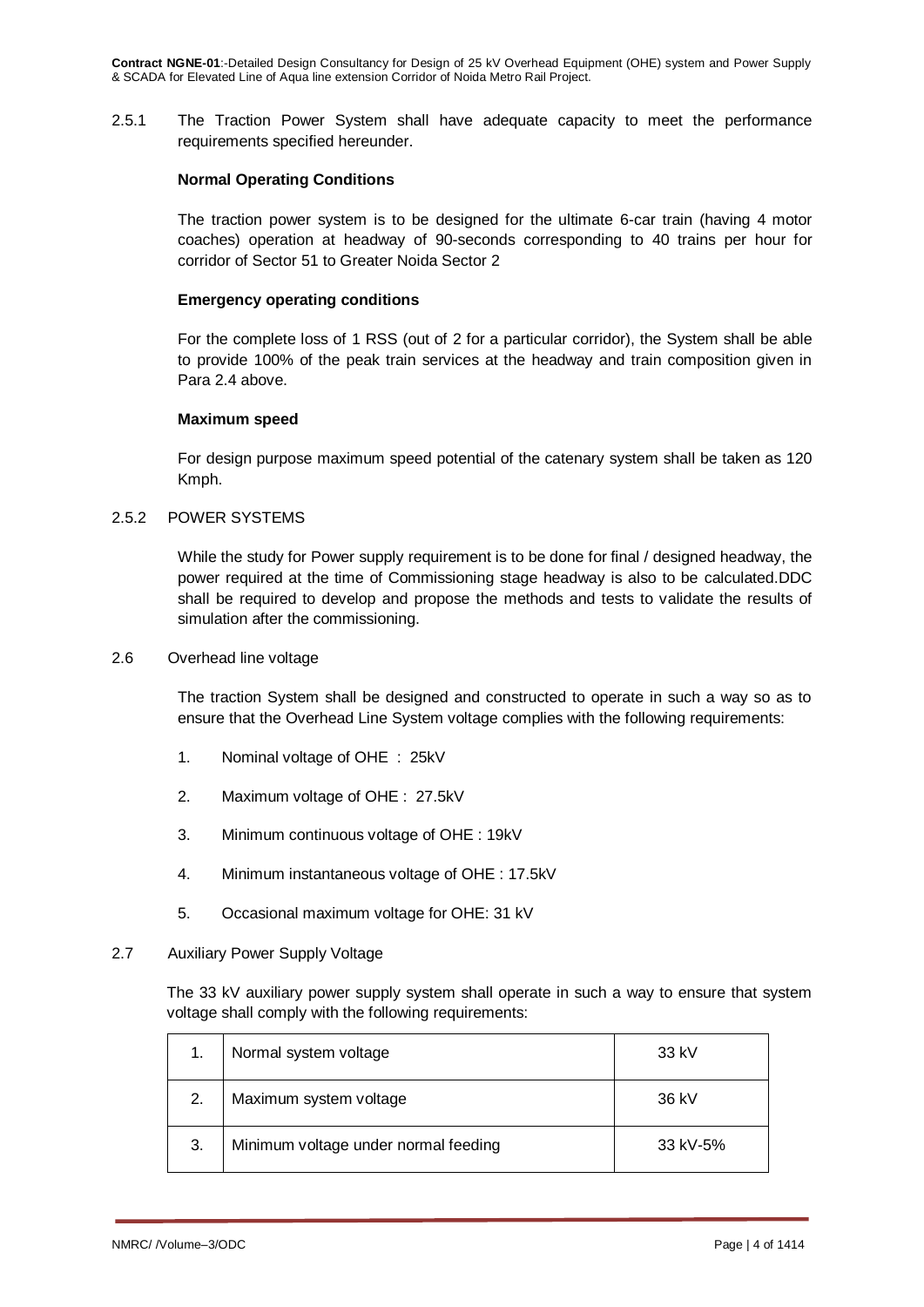| Minimum voltage under loss of any one supply | 33 kV-10% |
|----------------------------------------------|-----------|
|                                              |           |

#### 2.8 Track gauge

Standard Gauge (1435 mm) for both the corridors.

2.9 Schedule of Dimensions (SOD)

The SOD will be made available to the DDC within one month of award of work. Any changes in the approved SOD will also be communicated to the DDC time to time.

### **3.0 DESIGN PARAMETERS**

3.1 Overhead Equipment (OHE)

Presently, NMRC using FOCS system comprising of, 107 sq mm contact wire for main line (Cu-Ag) and depot (CU ETP) and 65 sq.mm Catenary wire. After scrutinizing the failure analysis of the past, DDC shall submit the Techno-economic analysis of the following items based on reliability, maintainability, life cycle cost etc.

 OHE cantilever :- DDC to compare and examine best suitable type of cantilever arrangement among Single Insulator Cantilever (SIC)/ Modular Aluminum / GI conventional etc. based on reliability, maintainability etc.

# 3.1.1 **Normally Tramway type OHE may be used in the depot area,** Contact Wire **Height**

The normal contact wire heights are shown in Table 3.1.1

| Item                             | Height at support (m)                       |  |  |
|----------------------------------|---------------------------------------------|--|--|
| Regulated OHE with 10 cm pre-sag | 5.00 ( normal )                             |  |  |
| Depot inspection lines           | 5.2 - 5.4 (based on interface requirements) |  |  |

|  | Table 3.1.1 Contact Wire Height (m) |  |  |  |
|--|-------------------------------------|--|--|--|
|--|-------------------------------------|--|--|--|

#### 3.1.2 Stagger

Spans and staggers shall be carefully arranged to ensure that the contact wire will never be displaced by more than 200 mm on straight track and 300 mm on curve from the center-line of the pantograph at any point in-span, under the worst operating conditions of the OHE System, the rolling stock and the pantograph.

In calculating the maximum displacement of the contact wire for the stagger, the following shall be taken into account:

Temperature effect (i.e. the effect of stagger changes due to temperature variation);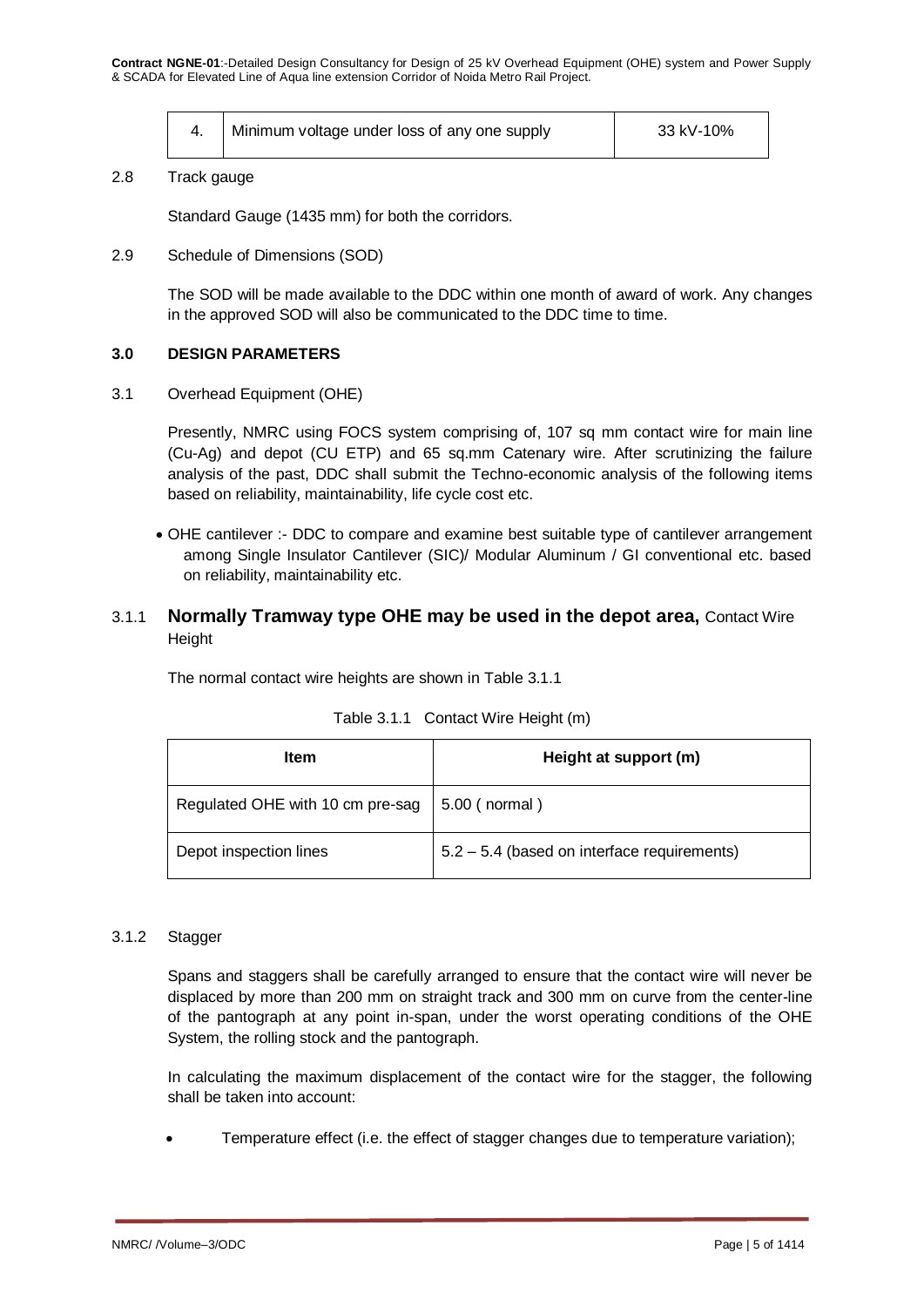- Static and dynamic effect of track tolerances (if they are not included in pantograph sway); and
- Erection tolerance.

### 3.1.3 Span Length

The standard OHE spans adopted in Indian Railways is from 27 meter to 72 meter generally in steps of 4.5 m. Span length shall be suitably designed based on the practices followed on the corridors of NMRC.

### 3.1.4 OHE Masts

Presently NMRC using Conventional masts, as used in Indian railways/Metros. DDC shall submit the techno economical comparison and propose the suitable masts based on reliability, maintainability, life cycle cost, aesthetic etc.

### 3.1.5 Tension and Tension Length

The Contact and catenary tension values shall be reviewed based on design speed. Optimisation of tension length shall be carried out and calculation for tension and speed graph shall be submitted and by DDC. Individual tension lengths shall be designed for crossovers wherever possible.

Techno-economical comparison of Five pulley type/ Three pulley type / Spring type ATDs (standardized design) based on reliability, maintainability, life cycle cost etc. shall be submitted by DDC for main line and depots.

#### 3.1.6 Contact Wire Sag

The auto-tensioned simple overhead line system shall be such that the nominal height of the contact wire at mid-span is lower than that at the supports to improve the current collection quality. The amount of this pre-sag on a straight track shall be decided by the DDC based on system calculations or experimental data. On a curved track, it shall be increased to compensate for the cant.

Calculation of dropper schedule shall be submitted by DDC.

# 3.1.7 Maximum Gradient of Contact Wire

The height of the contact wire above the rail level shall normally be the same at each support. If, due to local conditions (such as the transition between main line and depot), a variation in height is necessary, this shall be achieved with as small a gradient as practicable.

The maximum permissible gradients of the contact wire above the rail level shall not exceed 3mm/m on main lines and 10 mm/m on sidings. The relative gradient of the contact wire in two adjacent spans shall not be greater than 1.5 mm/m on main lines and 5mm/m on sidings.

#### 3.1.8 Clearances

**The minimum** electrical **and mechanical clearances shown in Table 3.1.8 shall not be infringed under the worst operating conditions of the overhead line equipment, the rolling stock and pantograph. The values in the right column shall be used only where**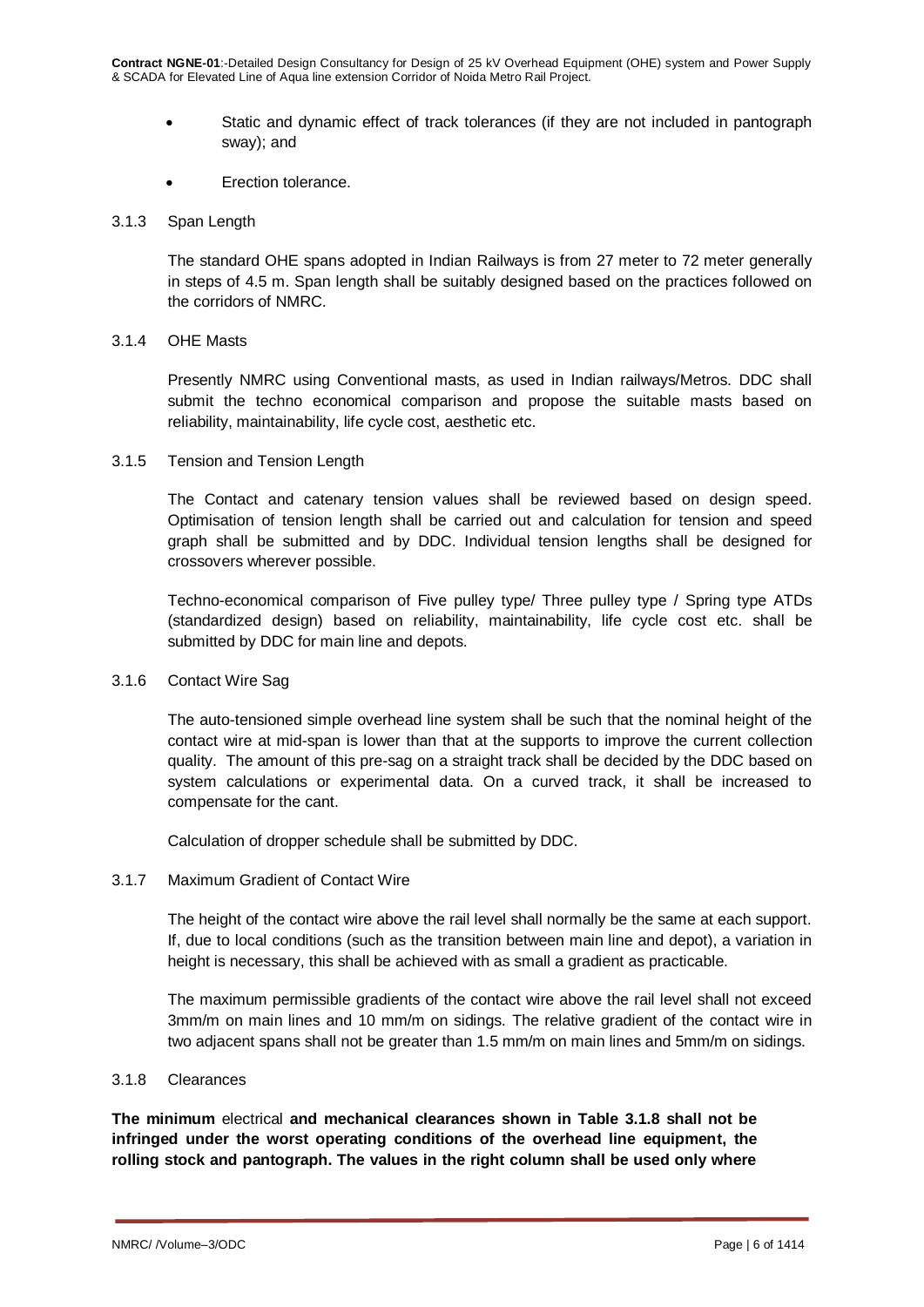# **it is absolutely necessary and prior approval of Engineer as obtained upon review in each case.**

Table 3.1.8 Minimum Electrical Clearances\* (mm)

\*{As on 31.03.2019, the following Normal clearances are modified in Draft CEA safety regulations. The clearances should meet the CEA safety regulations as amended and published by GOI at the time of design.}

| Item                                                                            | <b>Normal</b> | <b>With Permission of</b><br><b>Electrical Inspector</b> |
|---------------------------------------------------------------------------------|---------------|----------------------------------------------------------|
| 25kV Live parts to structure (Vertical)                                         |               |                                                          |
| <b>Static</b>                                                                   | 320           | 250                                                      |
| Dynamic (passing)                                                               | 270           | 200                                                      |
| 25kV Live parts to structure (lateral)                                          |               |                                                          |
| <b>Static</b>                                                                   | 320           | 250                                                      |
| Dynamic (passing)                                                               | 220           | 200                                                      |
| Gap at Insulated Overlap between conductors<br>of different electrical sections | 500           | N.A.                                                     |
| Gap at Uninsulated Overlap                                                      | 200           | N.A.                                                     |

The values shown in Table 3.1.8 shall be used as a minimum. In the event of additional space being available, the space shall be used to enhance the electrical clearances above the stated values, before consideration is given to increase the system height.

# 3.1.9 Insulators

Proven type composite or porcelain insulator with minimum creepage distance of 1600mm shall be proposed along with the GTP.

# 3.1.10 Clearance at Power Line Crossings

The minimum vertical clearances between the conductors of utility's power line and all the conductors of the OHE shall be as per Indian Railways Traction Manual.

# 3.1.11 Electrical Sectioning

 OHE shall be divided into electrically isolated sections by provision of interrupters at insulated overlaps and with section-insulator at turnouts. Sectioning shall be provided to permit isolation of OHE in small sections for maintenance or to isolate damaged OHE in case of breakdown/accident and to permit diversion of train from up line to down line and vice-versa.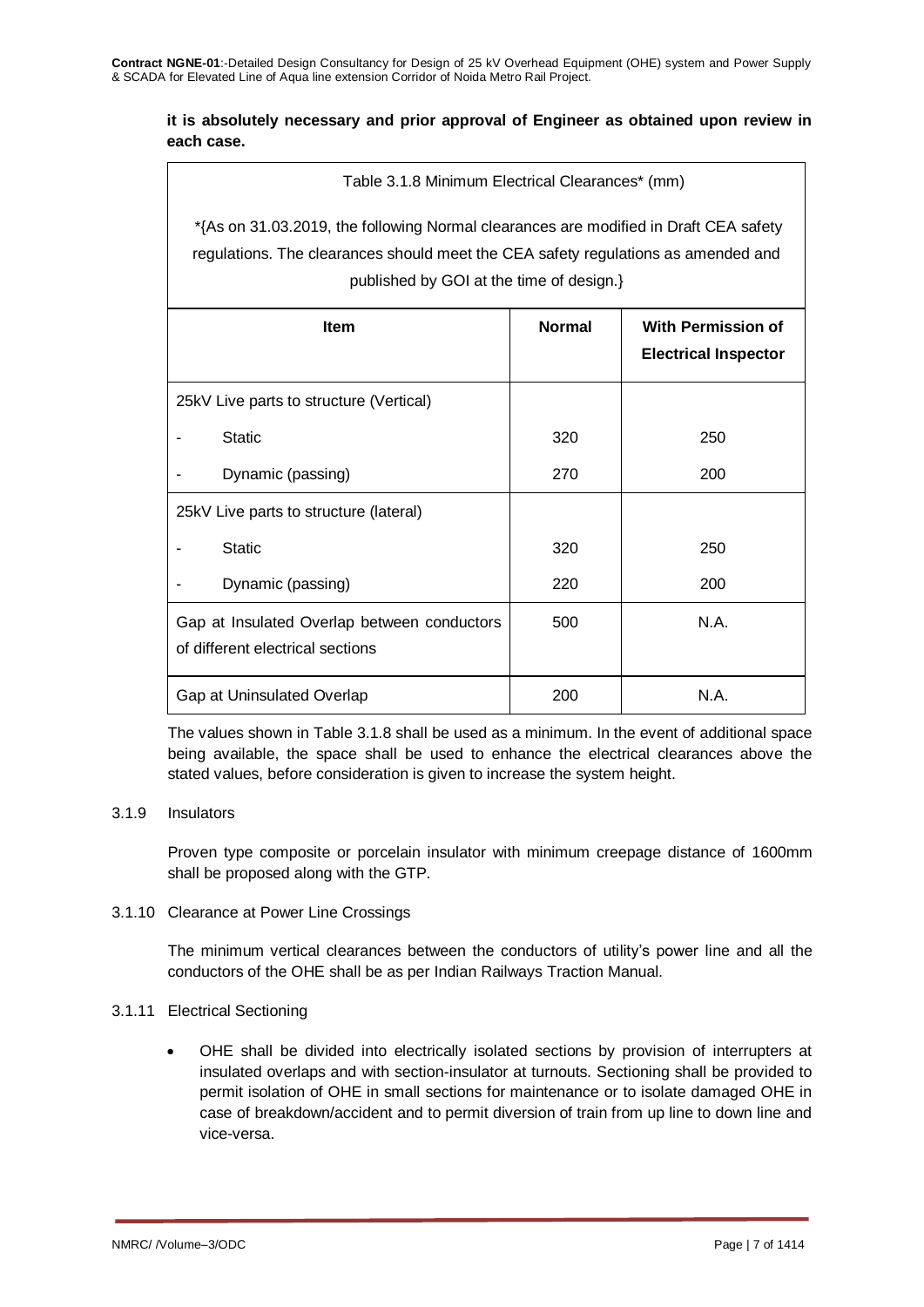- The sectioning shall be such that in case of failure of OHE on one track, the faulty section can be isolated quickly and the train (EMU) lying in the healthy section on the same track can either be brought to station or can be taken on the other track through emergency cross-over depending upon the operational requirement. Where practicable, insulated overlaps shall be provided instead of section insulators, for the sake of better dynamic performance.
- *Following items shall be studied and explored for inclusion in tender, and a life cycle cost comparison studies to be submitted by DDC. After scrutinizing Suitable suggestions of design, make and suppliers of Indian/ international to be submitted by DDC :-*
	- *1) Isolators, Interrupters, Load Break Switches at Switching posts ( SSP, SS).*
	- *2) Provision of Lightning Arrestors on OHE posts to be examined*
	- *3) PT / Capacitive Sensor on OHE posts to be examined. Provision of Blast proof PT arrangements to be explored.*
	- **4)** *Jumpering arrangement and use of PG clamps/fittings etc.*
- 3.1.12 Earthing and Bonding
- 3.1.12.1 Overhead Line Equipment Earthing System

DDC shall design a suitable and effective earthing system for the entire OHE system. The present arrangement and requirements specified for the earthing and bonding facilities shall be studied in detail by the DDC and amended. In addition to requirement laid down in IS-3043 and IEEE-80, earthing and bonding shall be provided in accordance with norms laid down in following documents: -

- a) CCITT limits on induced Voltages (60V under normal conditions and 430 Volts under fault conditions).
- b) EN50122 limits on Rail Voltages and touch potential.
- c) AC Traction Manual (ACTM) of Indian Railways/Metro.

# 3.1.12.2 General Bonding

The bonding shall ensure safety of passenger, equipment, adjacent building, structures and passage of return current back to substation.

# 3.1.12.3 Traction Return Rail Bonding

On the main line, single or both rails of both the tracks shall be utilized as the traction return rails. DDC shall suggest bonding at following locations:

- Special bonding at expansion joints.
- Impedance bond/ ITL/ MET locations.
- Intertrack bonds. etc.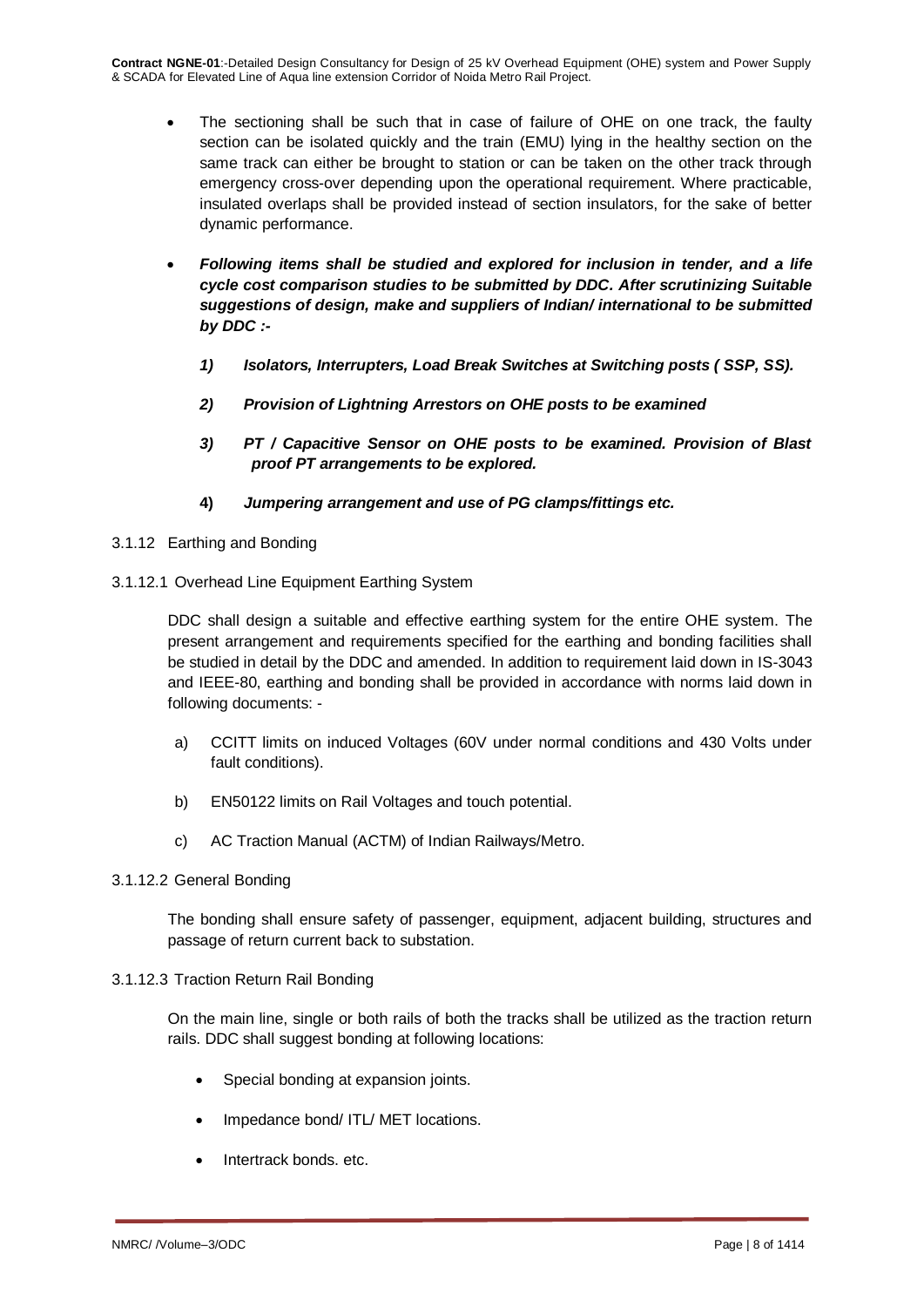• Power Supply System.

### 3.1.13 General

The requirement of traction power at each sub station / section shall be calculated based on the frequency of train services during peak hours with maximum no. of passengers, permissible voltage drop at the farthest end under emergency feed conditions in case of failure of one traction substation and without any curtailment of commuter services, power consumption by train auxiliaries, losses in OHE, local loads at the substations, sectioning and sub-sectioning posts and by the trains moving in the car depot yard.

Similarly the auxiliary power requirement shall be calculated based on the station-wise loads of utilities, lights, fans, lifts and escalators & other essential loads and loads of depots-car sheds / workshops etc. Property Development loads shall also be taken into account. The permissible voltage drop / regulation at the farthest end, in this case, is to be considered taking into account the failure of one main auxiliary substations at a time.

Accordingly the sizing of equipments is to be proposed by DDC, keeping in view the standardization of equipment.

# *Optimisation of ASS layout in coordination with E&M DDC shall be taken care of.*

To meet the eventuality of outage of a auxiliary power transformer at ASS, another transformer shall be provided to act as 100% Standby.

The power supply at RSS-cum-TSS shall be received from power supply authority's network either at 220kV or 132 kV or 110 KV or 66 KV. The short-circuit / fault levels of grids at different voltages will be provided to succesfull bidders

The overhead system is designed for sparkless current collection at all speeds, but a limited degree of sparking may occur and the equipment shall be capable of withstanding the resultant transient effects.

The operation of I.G.B.T. traction units produces range of harmonics into the 25KV supply voltage and the equipment shall be capable of withstanding with these harmonics.

Due to the exposed nature of the system and the prevalence of lightning, frequent short circuits of varying severity are likely to occur and the equipment must be capable of withstanding the effects of such short circuits up to the maximum value of fault current.

# *The DDC shall design all necessary surge arrestors to adequately protect the equipment against lightning strikes.*

*DDC Shall compare and suggest provision of phase to phase and phase to ground surge arrestors for Auxiliary Transformers to be included in Transformer specifications.*

#### 3.1.14 Safety

All equipment shall be adequately earthed, insulated, screened or enclosed as may be appropriate to ensure the protection of the equipment and safety of those concerned in its operation and maintenance and also to other NMRC staff or members of the public. The equipment shall comply with the requirements of all relevant statutory acts, rules, regulations and orders. The earthing design shall be as per IEEE 80, IS 3043 and ACTM requirements.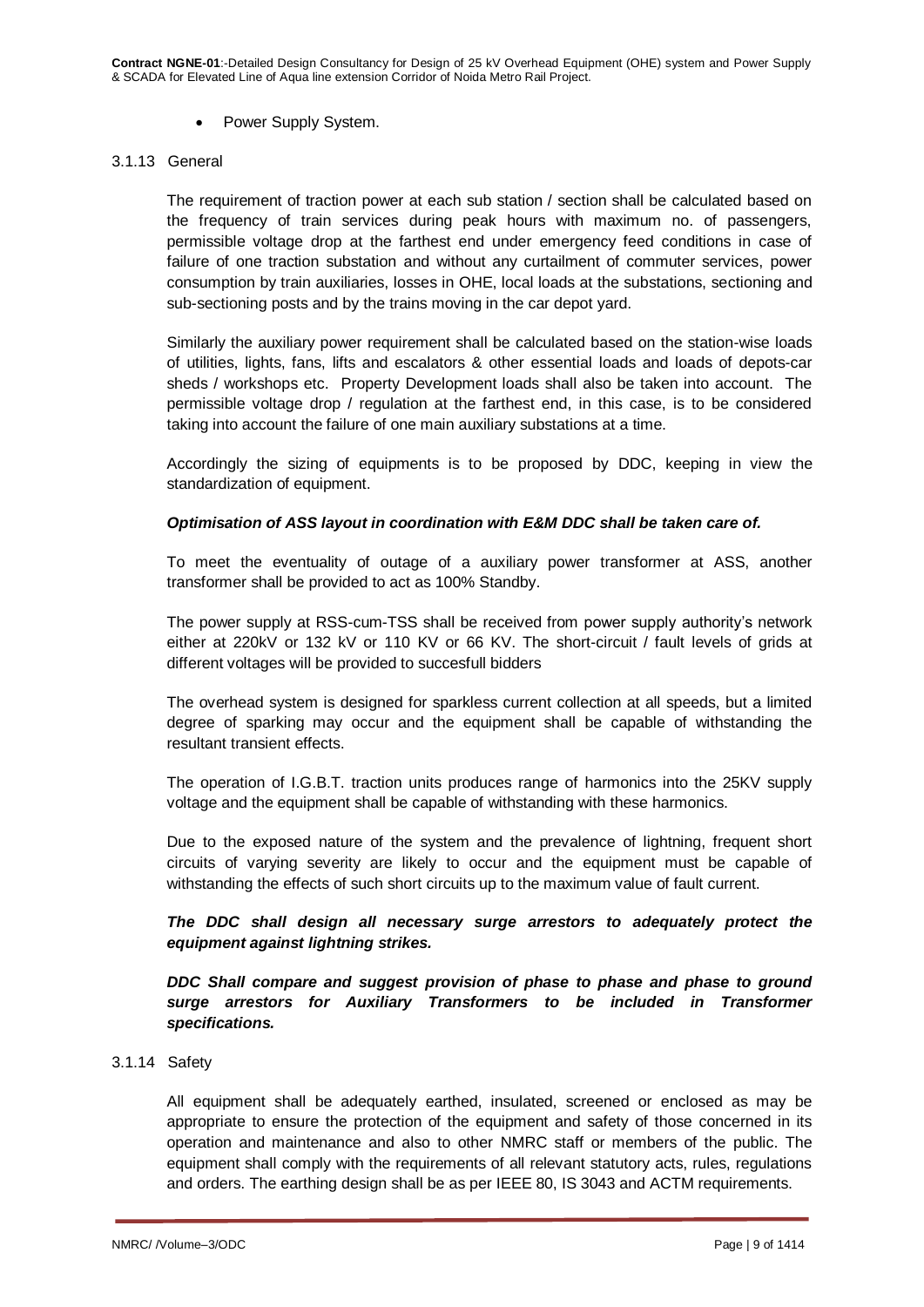**Contract NGNE-01**:-Detailed Design Consultancy for Design of 25 kV Overhead Equipment (OHE) system and Power Supply & SCADA for Elevated Line of Aqua line extension Corridor of Noida Metro Rail Project.

#### 3.1.15 Design Parameters of Sub-stations

#### 3.1.15.1 Substation Layout

One of the primary requirements of a good substation layout is that it should be Aesthetic and economical as possible and the layout should not lead to breakdown in power supply due to faults within the substation, as such faults are more serious than those occurring on the lines away from the substations. While designing the equipment physical layouts, it shall be borne in mind that transformer bays are visible from control room and that sufficient space is available for ease of operation, carrying out service maintenance, transportation and the replacement of faulty equipment, no effect on adjoining equipment in case of any problem to other equipment, efficient performance of equipment and over all their aesthetic values. Location of land and site limitations shall also be one of the important considerations in deciding the type of equipment/layout of the substations.

Gas insulated switchgear (GIS) type substation are envisaged. However, outdoor Switchgear may also be used depending upon land availability and other considerations.

### 3.1.15.2 Busbar Arrangement

Single bus bar with bus sectioning or double bus bar with bus- coupler may be used. Certain amount of sectionalisation shall also be provided in a substation so as to ensure that in the event of fault, a large power source does not get disconnected. Apart from these, exposure of a substation to atmospheric hazards such as lightning, and industrial pollution etc. and future expansion shall be considered for the type of busbar system.

The size of busbar, pipes, connections, material, and its support on pedestal insulators shall be decided on the load/ fault current to be handled, system voltage and corona loss effect etc. The height of busbar and connections from ground level, minimum clearances with equipment shall be as per Indian Railway Traction Manual (ACTM).

# 3.1.15.3 Circuit Breakers and Interrupters

The selection of circuit breakers and interrupters, laying down their technical and performance specification shall be done by DDC on the considerations of type of duty they shall be subjected to perform, periodicity of maintenance, operational requirements, reliability and cost of the equipment. 25 kV (single-phase) sides for traction load shall be outdoor type or GIS type. While the 33 kV side for the auxiliary loads shall be indoor type with drawn-out type circuit breaker control panel. (Either SF6 or vacuum type depending upon the application in elevated or underground stations).

#### 3.1.15.4 Isolators (Disconnect Switches)

Type of the disconnect switches whether vertical break type or horizontal break type shall be decided on the space requirements, **reliability** and its effect on the substation layout. Location and foundation shall be considered on the criteria of easy maintenance accessibility to their contacts.

.The technical rating and performance specification of equipment shall be based on their constructional features, mechanical strength, robustness, vibration level, manual/motorized type, ease of operation, electrical load to be handled during normal/fault conditions and such other parameters.

# 3.1.15.5 Lightning Protection Equipment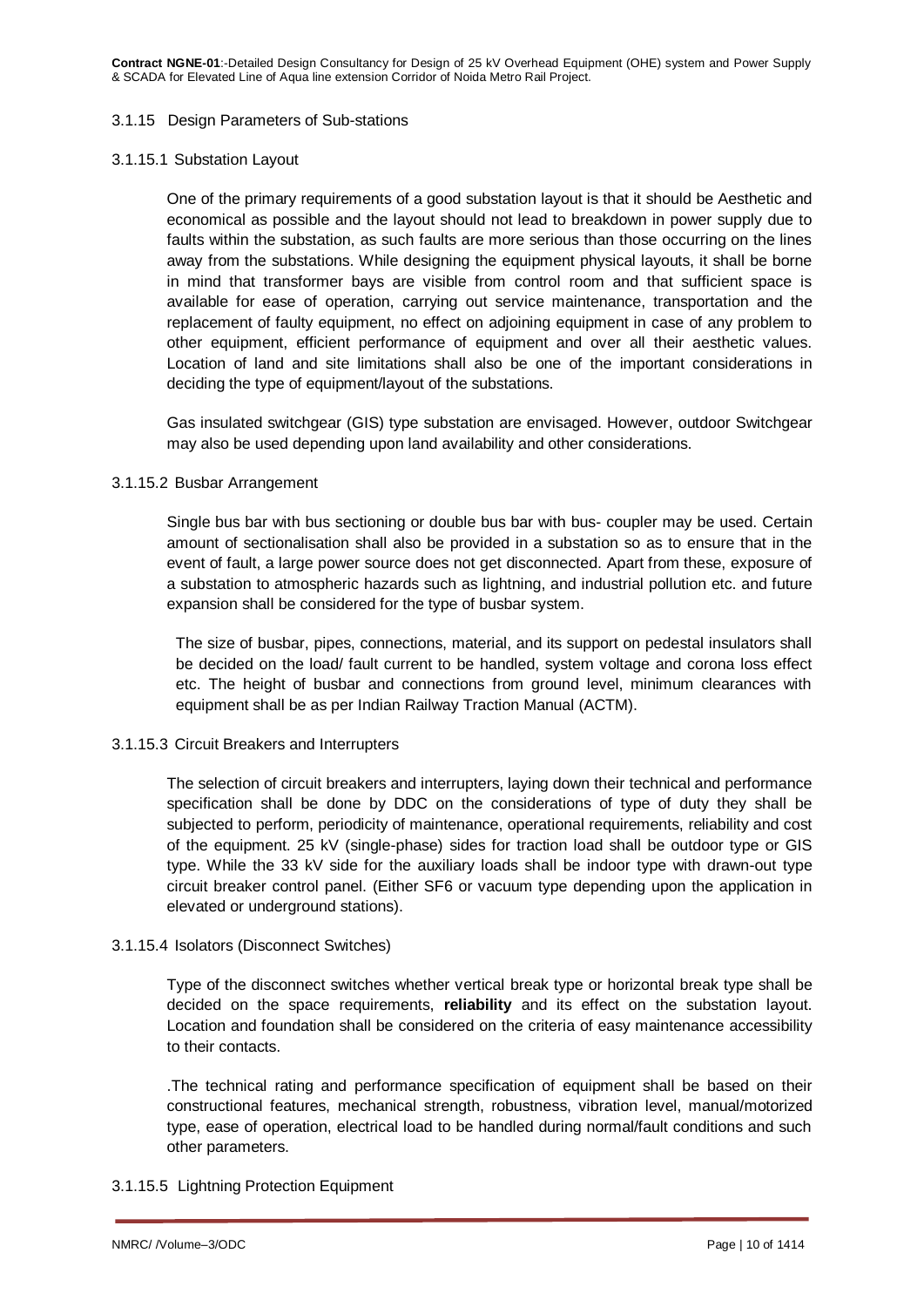Substation equipment's shall also be protected against travelling waves due to lightning strokes on the line entering the substation by providing Lightning Protection Equipment (LA). The technical rating and performance specification of LA shall be made on the consideration of power frequency over voltages, switching over voltages, lightening voltage and other parameters. Insulation co-ordination shall be done with LA as the focal point.

### 3.1.15.6 Structures

DDC shall evolve the design depending upon the choice of the busbar arrangement (strain type or rigid type) and possibility of using few numbers of heavy structures or the large number of smaller structures.

Material of the structure commonly used in India shall be steel with hot dip galvanized so as to protect them against corrosion. In the polluted area like Delhi, galvanizing may not prove effective and therefore, in such cases, painting of the structures may be essential.

# 3.1.15.7 Instrument Transformers

Voltage transformers (VT) of the metal-enclosed encapsulated type shall be preferred but the DDC shall consider the design of other types of VT's also. The primary & secondary windings shall be protected by fuses & they shall have appropriate ratio for their application. For revenue (tariff) metering VT's shall be of class 0.2.

Selection of VT's shall be made considering above all factors including their location, Impulse Level etc.

All the current transformers (CT) shall have a short time current rating of not less than the equivalent fault current of the fault MVA on the system. They shall have appropriate turn ratio, accuracy class and burden in line with functions they are used for. For tariff metering application their accuracy shall be of class 0.2 with suitable burden. For differential protection of transformers and their protection / measurement / indication functions class of accuracy & burden shall be decided & laid down by the DDC while preparing the detail technical specification.

# 3.1.15.8 Main Power and Distribution Transformers

The 33 kV /415 V distribution transformers for ASS shall be cast resin dry type with all the associated accessories. The transformer shall comply relevant IEC and IS standards and shall incorporate the latest proven design and manufacture for the type of transformers required as currently employed in the industry.

The category of voltage variation shall be of constant flux variable voltage type in accordance with IEC76

The DDC shall work out the capacity and optimization of each type of transformer based on the load they shall be subjected to handle. The transformer shall be suitable in all respects to work continuously at the specified rating under the climatic condition prevailing in India. The transformer shall be capable of operating at their rated power irrespective of the direction of power flow.

The transformer shall be designed for continuous operation at its rated power without exceeding the temperature rise limits for the windings as specified.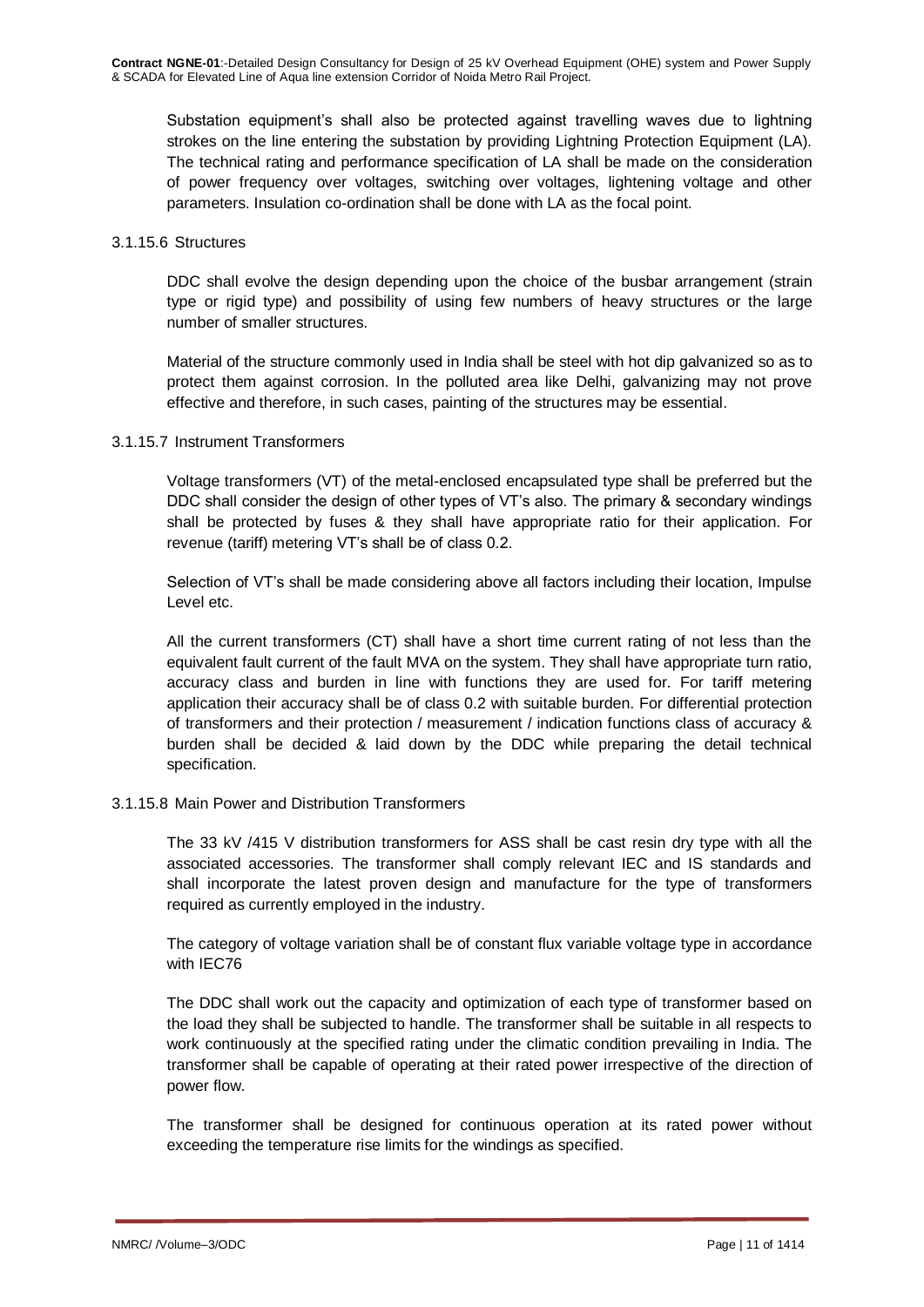The temperature of the transformer winding, & maximum hot spot temperature shall not exceed the specified limits.

The transformer shall be capable of withstanding the mechanical and thermal effects associated with short circuit currents in accordance with the requirements of IEC-76/IS-2026 when operating on any tapping position.

The harmonic voltages of the transformers, particularly the third & fifth harmonics, shall be kept to a low level to minimize possible interference to communication circuits.

The transformers shall be designed with radiators with low noise level, which shall not be more than as specified in the relevant IEC.

### 3.1.15.9 Protective Equipment

Protective equipment shall be designed to disconnect faulty circuits with speed and certainty, without interference with the healthy circuits. Protection shall be immune from transient phenomenon to avoid incorrect operation of the circuit breakers during faults or disturbances on the system.

The relays shall be so arranged that their replacement can be effected quickly and with the minimum amount of labour. The contacts of the relays shall be capable of making and breaking the maximum current which can occur in the circuit which they have to control and shall not be affected by mechanical shock or vibration, or by external magnetic fields consistent with the place or method of mounting.

Fast acting numerical relays shall be used with Compatibility to SCADA systems.

Modern numerical relay specification should be part of the DDC tender. DDC to elaborate the relay specification for every protection.

#### 3.1.16 Substation auxiliary facilities

# 3.1.16.1 Fire protection facilities

DDC shall design a proper fire protection system of sub station for quick and efficient isolation, limitation & extinguishing of fire so as to avoid damage to costly equipment and reduce chances of serious dislocation of power supply and ensure safety of personnel. The first step in this direction is design of substation layout itself with adequate spacing, fire isolation walls between oil filled equipment, soak / drain pits, approach for quenching etc. as per National Building Code

# 3.1.16.2 Substation building layout

Deleted

#### 3.1.16.3 Auxiliary supply

The design of auxiliary power supply system shall have following features:

 $\circ$  Design of arrangements for AC supplies single & three phase for internal use in the sub station for several function such as illumination, battery charging, transformer cooling system, breakers & disconnect switch meters, fire protection system, space heaters in cubicles & marshalling kiosks, air-conditioning / ventilation equipment's.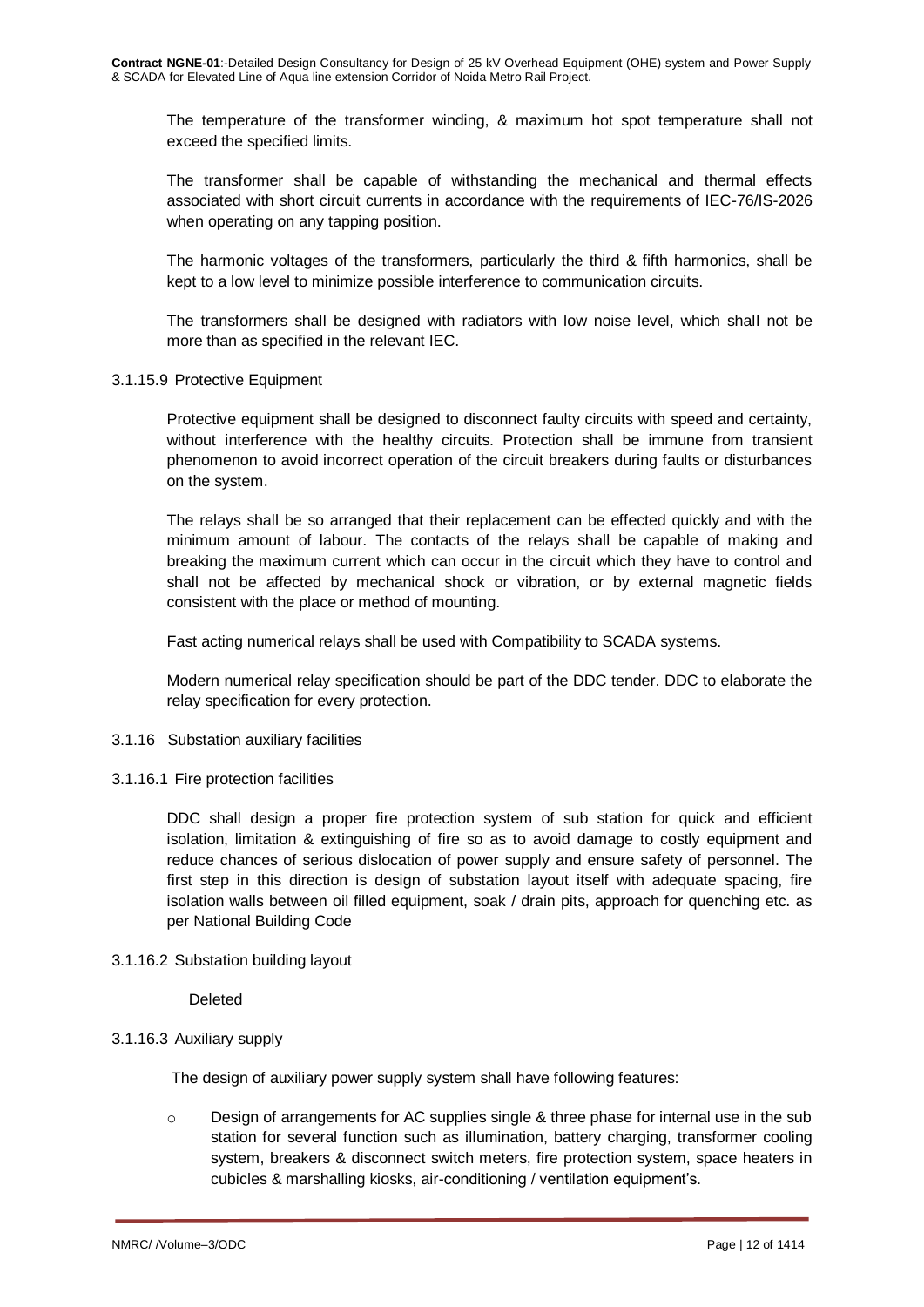- $\circ$  Reliability of AC supply should be the prime criteria while designing the system standby arrangement.
- o Design of D.C. auxiliary power supply system shall consider the requirement for closing and tripping of circuit breakers, emergency lighting, control board indications etc.
- o Storage battery arrangement with double set of battery charging rectifier shall be considered with voltage as 110 volts. The battery should be capable of supplying – momentary current required for operation of switch gear, continuous load of indicating lamps, holding coils for relays, contractors etc. and emergency lighting load.

### 3.1.16.4 Interlocks

- $\circ$  To ensure the safety of equipment & operating personnel & to prevent unauthorised and inadvertent operation of equipment, interlocks of mechanical type or key type or electrical type shall be designed.
- $\circ$  Normally, the interlock between isolators to isolators, isolator to circuit breaker & circuit breaker to circuit breaker shall be designed depending upon the safety and operational requirements.

# 3.2 Cabling system

. 33kV Cable feeders shall be provided for auxiliary power transmission from Station ASS to various Stations ASS's, There would be requirement of 415V LT Cables, Control Cables and Communication Cable in the Project.

The cabling System shall meet the requirements of IEC and IS standards. low smoke zero halogen (FRLS) type cables shall be proposed with XLPE insulation and metallic sheath/ armouring as applicable for underground and elevated sections respectively. A colour code scheme shall be used for different cables for easy of identifications.

33 kV cables for auxiliary power supply are laid in cable troughs on viaduct. Study on requirement of sheath voltage limiter (SVLs) & verification of bonding in 33 kV & 25 kV cable sheath shall be carried out (33 kV cable for elevated section)

The 33 kV cables are proposed to be laid on cable brackets/ hangers on the parapet walls of viaduct. DDC shall be required to design the cable laying arrangement of viaduct including cable clamps, cleats, cushioning etc. and accordingly suggest and interface with DDC and civil contractor. The specifications of 33kV cables to be designed accordingly keeping into consideration of outdoor atmospheric conditions including UV rays.

Cable length and size for 33 kV feeder for Transformer to be standardised considering VCB switching transients.

# 3.3 SCADA System

The DDC shall prepare design, technical and performance specifications for the supervisory control and data acquisition system monitoring, Control and tele-metering of the entire Power Supply & Traction system.

The SCADA system shall be essentially based on the power management system of master station or a central terminal unit (CTU) installed at the operation control center (OCC) and